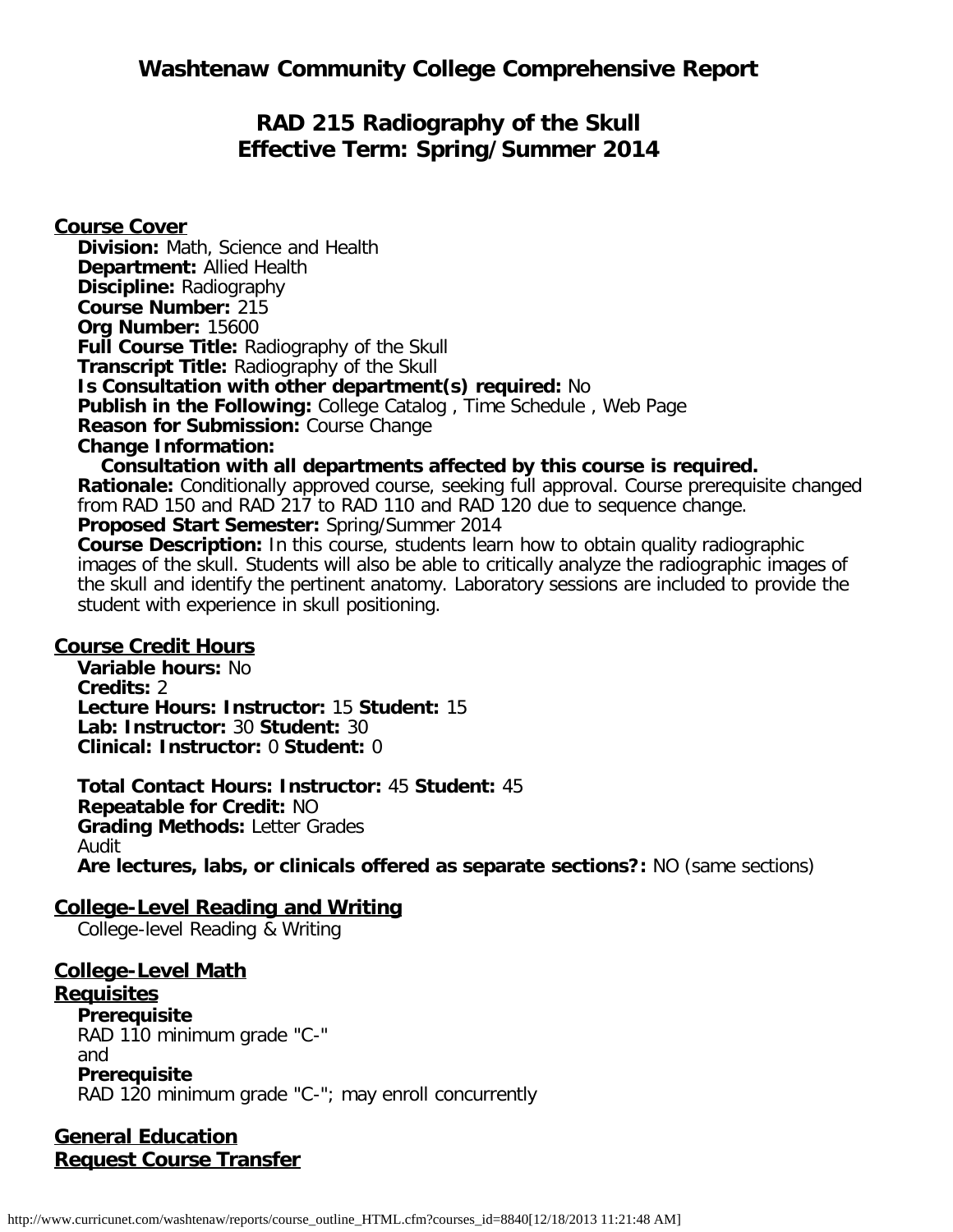### **Proposed For:**

# **Student Learning Outcomes**

1. Identify the pertinent anatomy and external landmarks on radiographic images of the skull. **Assessment 1**

**Assessment Tool:** Departmental final examination on Blackboard **Assessment Date:** Winter

**Assessment Cycle:**

**Course section(s)/other population:** Three sections of this course is offered per year

**Number students to be assessed:** Number of students to be assessed is approximately 12 students per section

**How the assessment will be scored:**

**Standard of success to be used for this assessment: Who will score and analyze the data:**

2. Demonstrate the ability to obtain quality radiographs of the skull.

### **Assessment 1**

**Assessment Tool:** Checklist from laboratory performance

**Assessment Date:** Winter

### **Assessment Cycle:**

**Course section(s)/other population:** Three sections of this course is offered per year

**Number students to be assessed:** Number of students to be assessed is approximately 12 students per section

**How the assessment will be scored:**

**Standard of success to be used for this assessment:**

**Who will score and analyze the data:**

# **Course Objectives**

1. Identify anatomy and external landmarks of the cranium.

### **Matched Outcomes**

1. Identify the pertinent anatomy and external landmarks on radiographic images of the skull.

2. Analyze the quality of radiographs of the cranium.

### **Matched Outcomes**

2. Demonstrate the ability to obtain quality radiographs of the skull.

3. Produce quality radiographs of the cranium.

### **Matched Outcomes**

2. Demonstrate the ability to obtain quality radiographs of the skull.

#### **New Resources for Course Course Textbooks/Resources**

**Textbooks** Manuals Periodicals **Software Equipment/Facilities**

| <b>Action</b>           | Date         |
|-------------------------|--------------|
|                         |              |
| <b>Faculty Preparer</b> | Nov 11, 2013 |
|                         |              |
| Recommend Approval      | Nov 11, 2013 |
|                         |              |